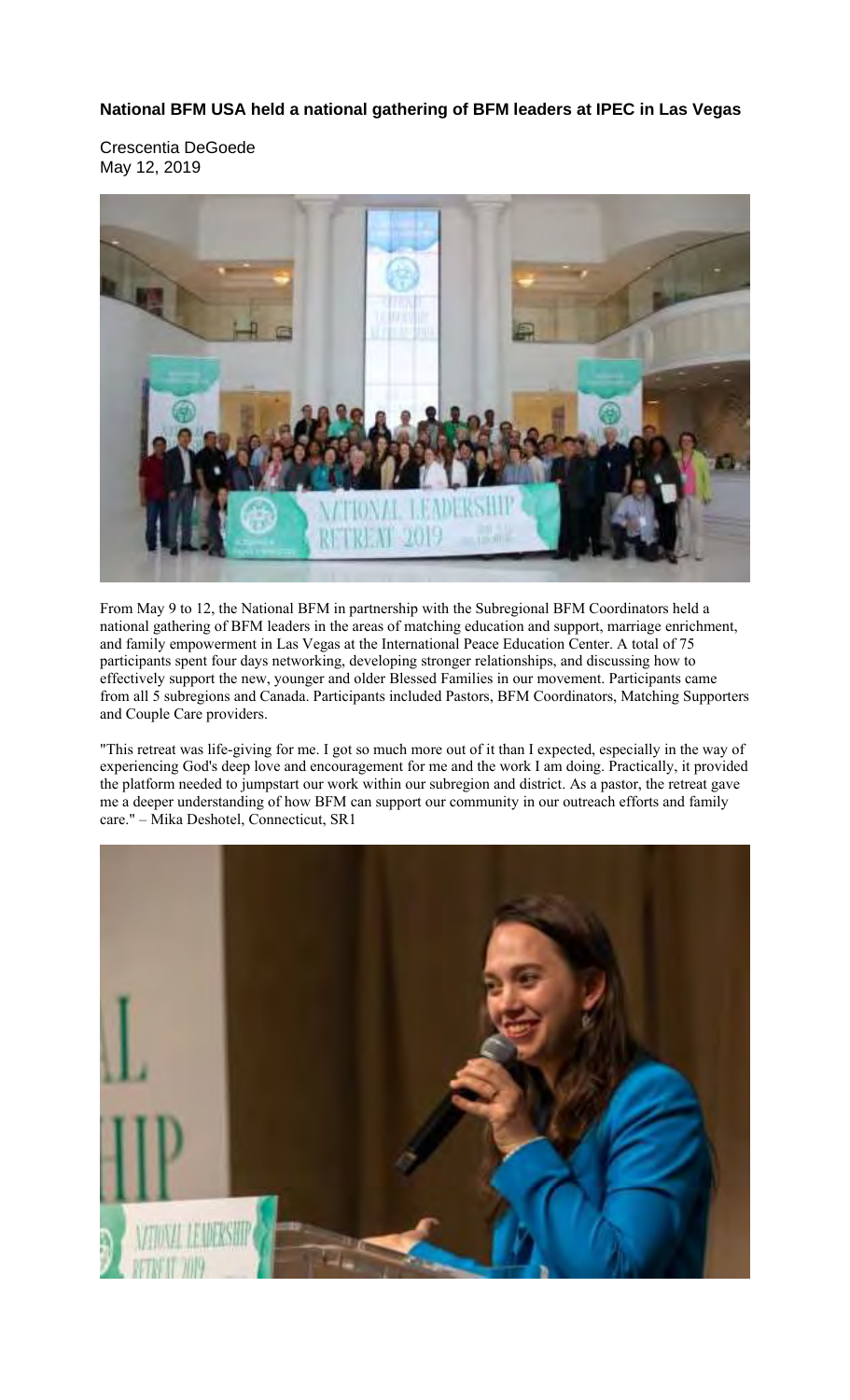The retreat opened on Thursday evening with some icebreakers and inspirational testimonies from local BFM leaders across the country about the work they are doing with the BFM and how it is positively impacting themselves and others.

"It was a great opportunity to connect to the Heart of True Mother and True Parents about the Blessing and to feel more deeply the calling of the BFM. My heart of longing to connect with knowledge and experience and feel the synergy of community and infrastructure building was healed. I was reassured that I am not alone. My husband was with me and he could catch the mission of BFM first-hand!!! – Donna Avey, Alaska, SR5



Friday was a day full of presentations, discussions, and meetings by subregion. Friday morning National BFM Director, Crescentia DeGoede gave a presentation on "BFM's Role in the Providence". She shared based on her own experiences of True Mother's heart towards God and humankind, outlined three main ways BFM contributes to the Providence at this time, and encouraged participants to invest even more in their BFM work for the sake of supporting God's Providence at this time. Matching Supporter Coordinator, John Abelseth, Subregion 5 BFM Coordinator, Peter Chen, and Crescentia then shared about "Creating a BFM Community Support System". They provided descriptions of each of the roles, responsibilities and training and support in a BFM team and how to effectively work together and expand the team. The retreat was very blessed to have two staff from the International Blessed Family Department participate: Assistant Director, Katsuyoshi Motoyama, and Administrator, Monika Lajdová. They gave a presentation on the upcoming Cosmic Blessing and international matching tools and resources. The rest of the time they spent listening to participants and answering questions, which was very much appreciated by participants.

"I have gotten several ideas for programs that we can do in our community to support our Blessed Families in various areas. Parenting Education, Couples Ministry, Senior Ministry, etc. It was great to have an opportunity to meet as a subregion to start planning further activities and interactions." – Roger Wetherall, Connecticut, SR1

Friday afternoon participants broke into groups by subregion to connect and share with one another and discuss ideas and plans. This was followed by breakout presentations, in which participants were able to participate in two of the five options: Offering Marriage Enrichment Programming by Daniela and Roger Wetherall and Kayeon Wise, Next Level Matching Supporting by John Abelseth and Marjorie Buessing, Supporting First Gen Singles by Anne-Marie Mylar and Tina Zelada, Hosting Blessing Education Programs by Crescentia DeGoede and Kaeleigh Moffit, and Healing and Crises Care by Hilde Wiemann and John Williams. In the evening participants had the chance to relax and have fun with their choice of "self-care stations" which included: a spa room, emotion/body code healing, acupuncture, meditation, food is love and board games.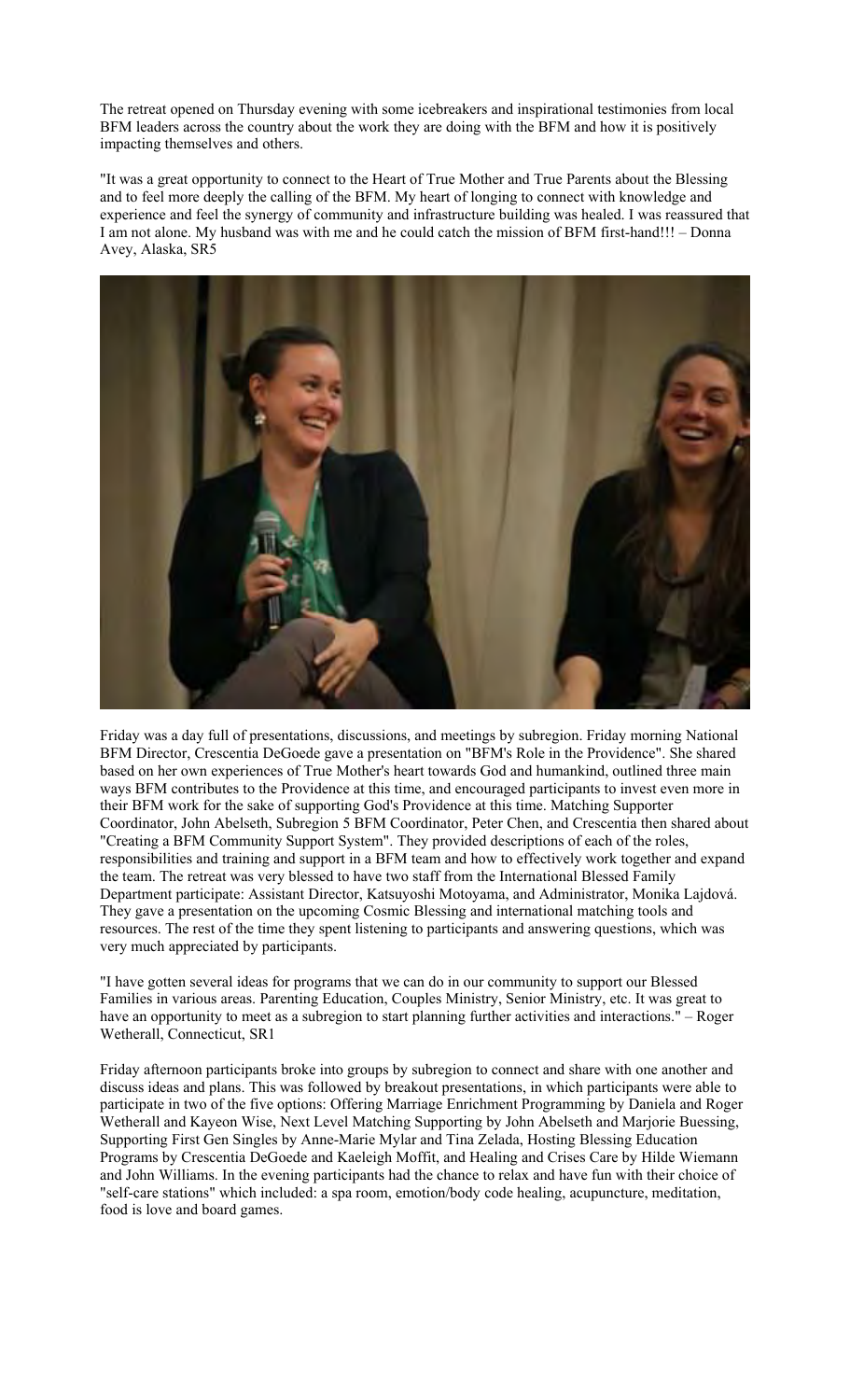

"Through this retreat, my motivation to help BFM has greatly increased. My relationship with God has been strengthened as well as my appreciation of His love for me and others. Through Crescentia, I could connect with True Mothers heart more strongly than ever before." – Pierre Beauregard, Montreal, Canada

Saturday was a time for sharing best practices and learning how to collaborate with Pastors and Other Ministry Leaders. In the morning participants heard a powerful message from Bay Area Family Church Pastor, Rev. Thompson about the importance of investing in our family relationships. The rest of the morning, participants could choose two of the five breakouts offered, which included: Parenting Education/Support by Myrna Lapres and Hilde Wiemann, High Noon by Benjy Uyama and John Williams, Addressing Unique Matching Situations by John Abelseth, Anne-Marie Mylar, and Sandra Lowen, Conducting Blessing Interviews by Marjorie Buessing and Ayako Heller, and Organizing Matching Support Meetings for Parents by Peter and Klara Chen.



In the afternoon there was a panel of speakers on "Effective Partnering with Pastor and Other Ministry Leaders". Subregion 2 BFM Coordinator Judie LeJeune and Subregion 3 BFM Coordinator Charles Cherutich shared about working effectively with pastors. Then presentations about programs and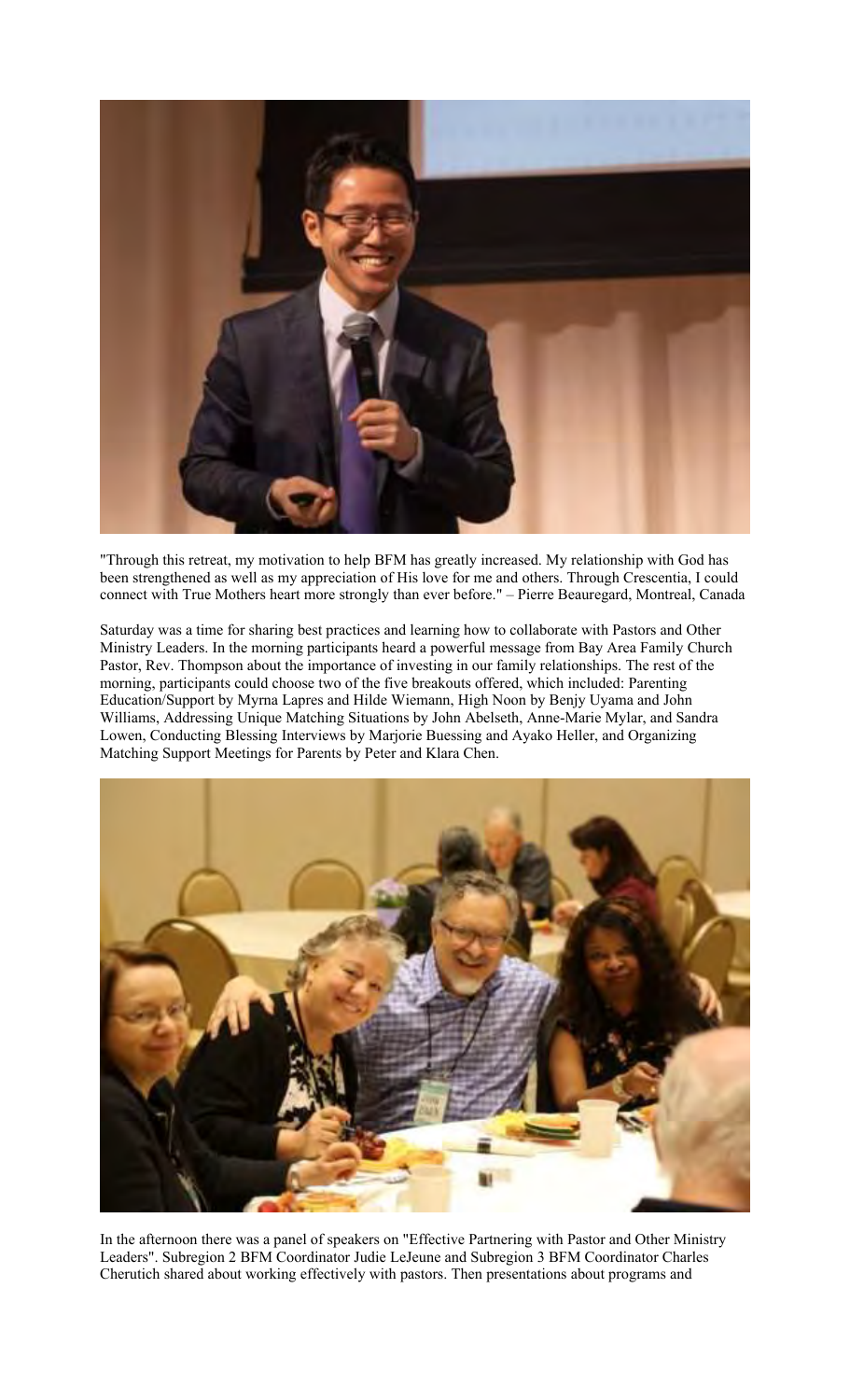resources were given by TribeNet Marketing Director, Michael Holmes, Education Director, Mari Curry, and YAYAM (Youth and Young Adult Ministry) Directors, Kaeleigh Moffit and Tasnah Bercy. Then each subregion met to discuss and share inspirations shared and next steps as a subregion. The rest of the day was spent taking in God's beautiful creation at the Red Rock Canyon and enjoying a delicious buffet dinner together.



The retreat concluded on Sunday with a final message from Crescentia of gratitude to all parents and mentors for the important role they play in their children's and mentees' lives, and encouragement to each participant to connect with God's love for them and each other. Then each subregion shared a report on what they discussed and decided as a subregion over the course of the retreat. This was followed by a panel of HQ BFM Staff that answered final questions from the audience. Clarification on many important BFM related topics was given. The retreat ended with participants sharing beautiful and inspiring testimonies about their experience at the retreat.



**Testimonies from Participants**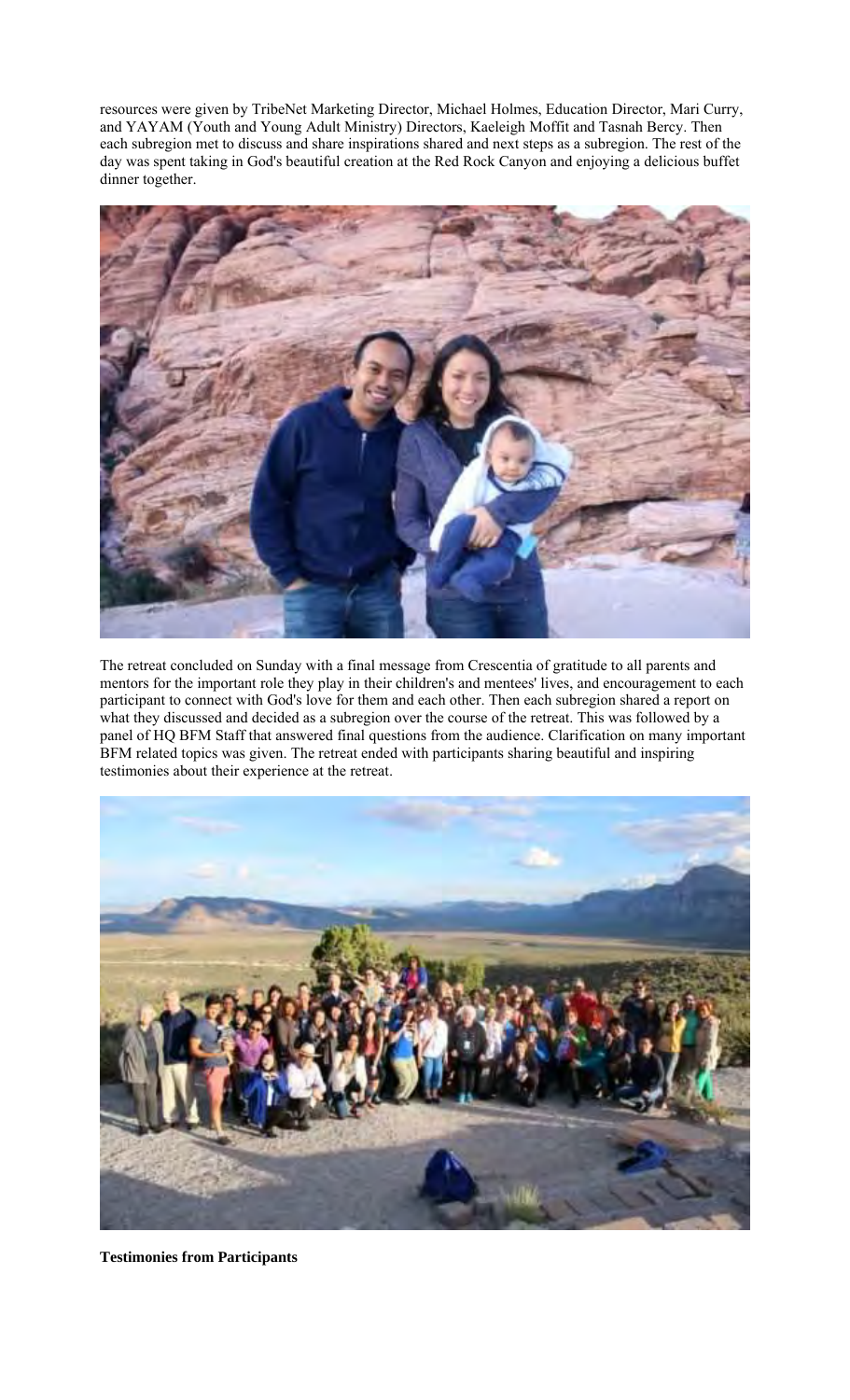"I have new energy to continue doing and now grow the BFM work in my community. I have resources to help me actually make changes and implement new ideas. I received new ideas to try in my own community and gained a regional support network of people to learn from, work together with, and receive support and energy from. One of the biggest benefits of the retreat is a renewed energy and hope for the work of BFM. It is easy to become tired and discouraged and see only the large gap between what we have and where we want to be. This retreat reminded me of all the positive things already happening in my community and nationally, and gave me hope for being able to provide even more for our families. The retreat showed me that our national movement values our families and that energized me to makes me hopeful for our movement in America." – Kai Wise, Washington, SR5



"This retreat was a great place to connect and get inspiration about the awesome things that are going on around the country. People are so creative and have invested a lot into certain great programs that we can inherit so easily in our own local communities! I gained an understanding of the needs in my community and a desire to do something about it! There are a few programs we need, that I want and I would be excited to start with my husband." – Rosia Schmidt, Chicago, SR3

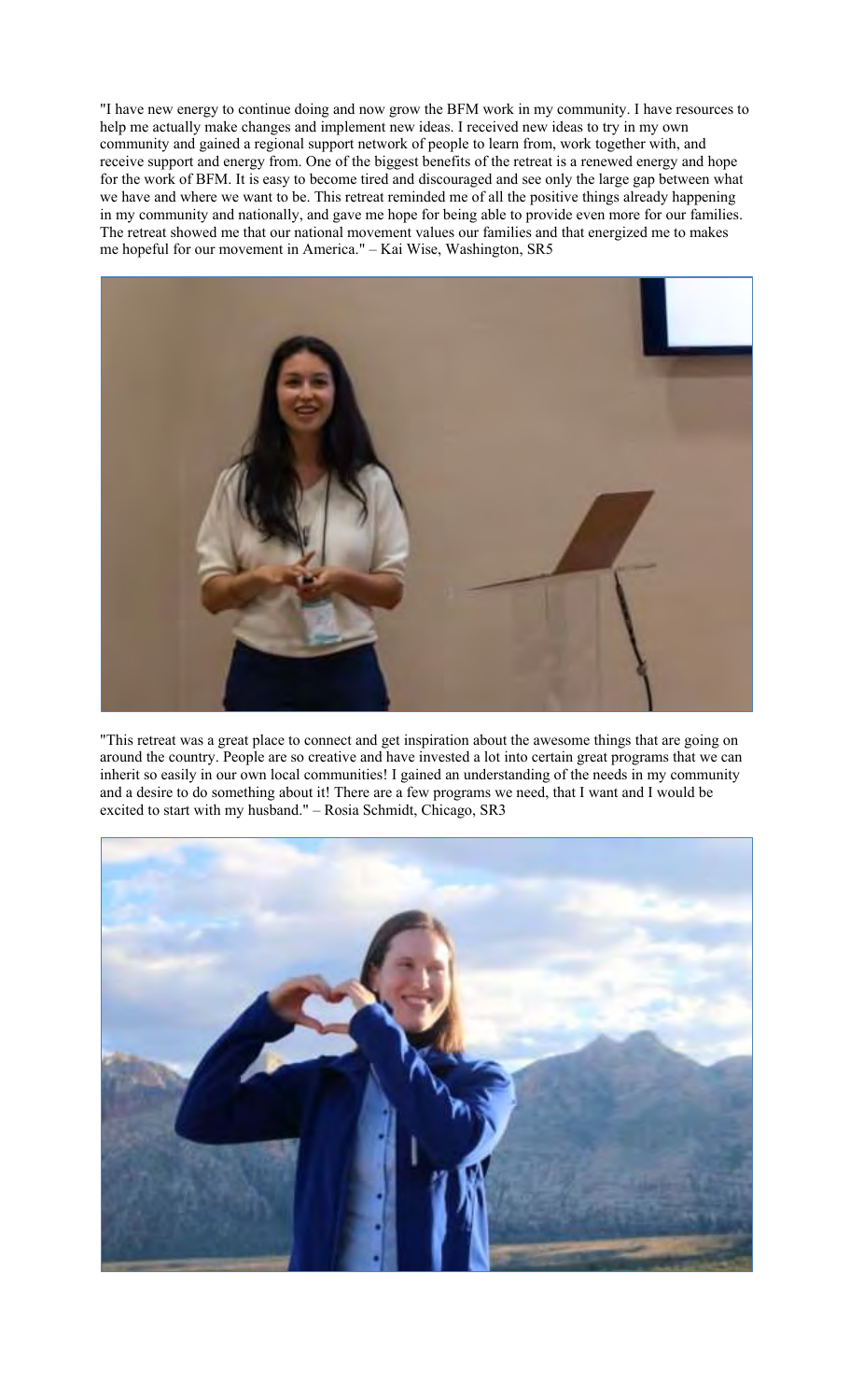"I feel more connected, enriched and empowered. I was given tools for me to grow and to share with others. The retreat was very timely for some painful crisis in our family; to see it as an opportunity to do the growing which did not happen before. This will be the foundation for better growing our community and outreach." –Texas, SR4



"As a pastor, I was unfamiliar with all that BFM is doing and was grateful to come to understand more. I received a lot of encouragement, inspiration, and hope to see all that BFM is doing and the testimonies of those who have been working in this area." – Charles de Watteville, Sacramento, SR5



"I gained more confidence and many good ideas about how to strengthen our subregional BFM. Hearing from the other subregional communities was the most helpful. More than anything I gained tremendous hope for the future of 2nd Gen embracing the world with of love and education. I am also so impressed by Kaeleigh and Tasnah. Now, more than ever we are seeing the 1st and 2nd gen working together." – Judie Lejeune, Virginia, SR2 BFM Coordinator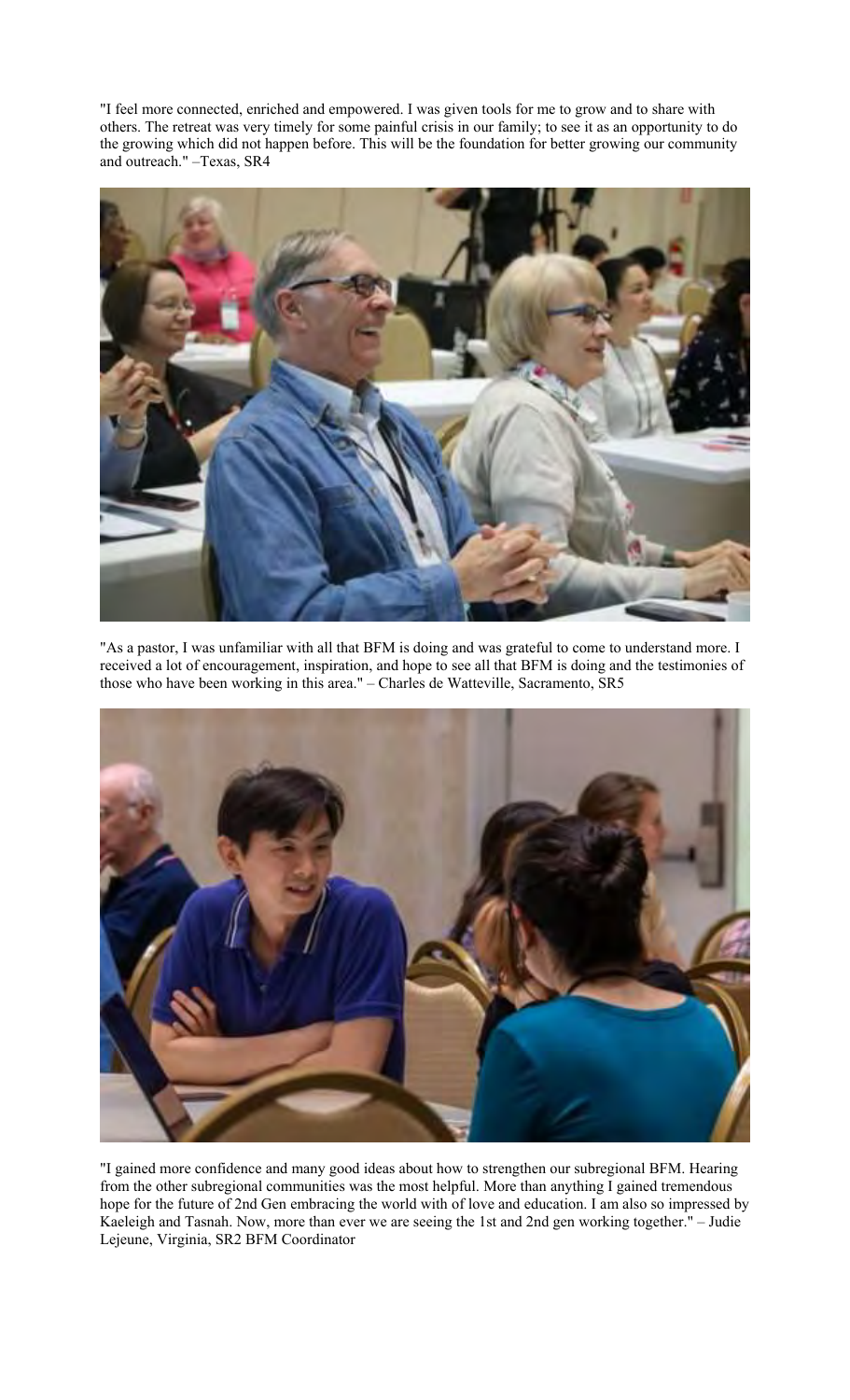

"I feel enriched, valued, and strengthened by meeting and networking with other Matching Supporters. In this important work we are doing, we need each other, to network and support each other. To meet together on this personal level is especially essential to be effective. After participating in this retreat, I want to do more and inspire others to become Matching Supporters." – Marianne Irwin, L.A., SR5



"One of the most important things is that we're no longer alone in the outback of Canada! We have made friends, found people who have the knowledge and skills we are lacking and I have also found needs here, where I feel I can contribute." – Andrea and Boris Kuhn, Canada